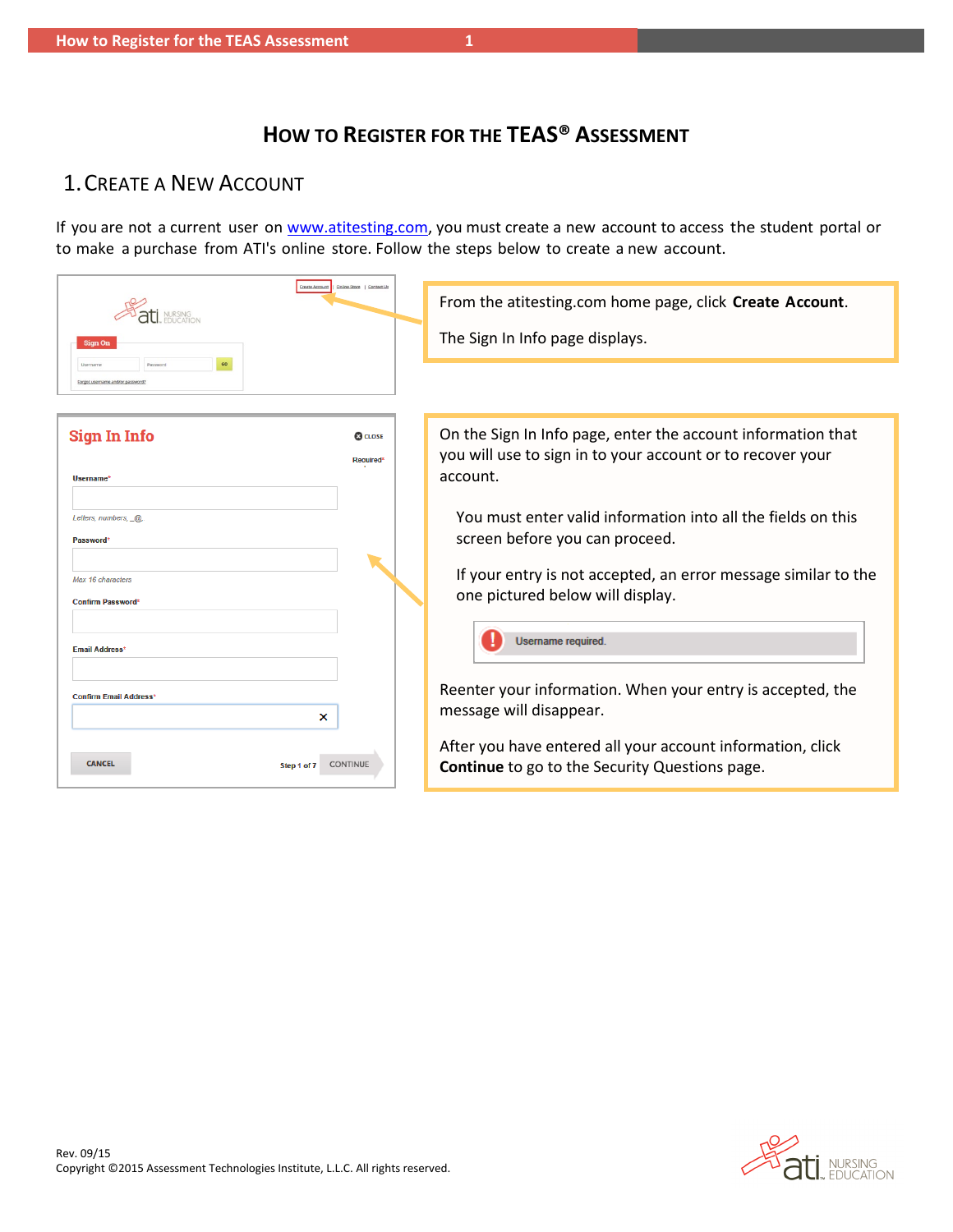| <b>Security Questions</b>                                                                                                                                                                                                                                                  | <b>@</b> CLOSE<br>Required*       |                                                                                                                                                                                                                                                                                                                                                 |
|----------------------------------------------------------------------------------------------------------------------------------------------------------------------------------------------------------------------------------------------------------------------------|-----------------------------------|-------------------------------------------------------------------------------------------------------------------------------------------------------------------------------------------------------------------------------------------------------------------------------------------------------------------------------------------------|
| <b>Security Question 1*</b><br>What is your favorite food?<br>$\overline{\phantom{0}}$                                                                                                                                                                                     |                                   |                                                                                                                                                                                                                                                                                                                                                 |
| Answer 1*                                                                                                                                                                                                                                                                  |                                   | On the Security Questions page, select three different security                                                                                                                                                                                                                                                                                 |
| <b>Security Question 2*</b><br><b>Please Select.</b><br>▼<br>Answer 2'                                                                                                                                                                                                     |                                   | questions, one from each list and enter your answer for each.<br>Be sure to record your questions and answers for your future<br>reference, in case you need to recover your account or you<br>cannot remember your password.                                                                                                                   |
| <b>Security Question 3*</b><br>Please Select<br>Answer 3*                                                                                                                                                                                                                  |                                   | Click Continue to enter your personal information.                                                                                                                                                                                                                                                                                              |
|                                                                                                                                                                                                                                                                            |                                   |                                                                                                                                                                                                                                                                                                                                                 |
| Step 2 of 7 CONTINUE<br><b>PREVIOUS</b><br><b>Personal Info</b>                                                                                                                                                                                                            | <b>@</b> CLOSE                    |                                                                                                                                                                                                                                                                                                                                                 |
| <b>First Name</b><br><b>Last Name*</b><br>MI<br><b>Address 1*</b><br><b>Address 2</b><br>City*<br><b>ZIP/Postal Code*</b><br>Country*<br>State/Province <sup>4</sup><br>Please Select<br>Please Select<br><b>Phone</b><br>(nnn) nnn-nnnn<br><b>PREVIOUS</b><br>Step 3 of 7 | Required <sup>*</sup><br>CONTINUE | On the Personal Info page, enter your contact information. The<br>following fields are required:<br><b>First Name</b><br>$\circ$<br>Last Name<br>$\Omega$<br>Address 1<br>$\Omega$<br>City<br>$\circ$<br>ZIP/Postal Code<br>$\circ$<br>Country<br>$\circ$<br>State/Province<br>$\circ$<br>Click Continue to enter your Institution information. |
| <b>Institution Info</b>                                                                                                                                                                                                                                                    | <b>C</b> CLOSE                    |                                                                                                                                                                                                                                                                                                                                                 |
| <b>Institution*</b><br>Please Select<br><b>Credentials</b><br><b>Student ID</b>                                                                                                                                                                                            | Required*                         | On the Institution Info page, select an Institution from the list<br>and if you are seeking a degree, enter a date in Expected<br>Graduation Date. All other fields are optional.                                                                                                                                                               |
| PhD, RN, BSN, MSN, MS, NP,<br><b>AACE</b>                                                                                                                                                                                                                                  |                                   | Click Continue to enter your Demographic Info.                                                                                                                                                                                                                                                                                                  |
| <b>Expected Graduation Date*</b><br>Non-degree seeking<br>MM/DD/YYYY                                                                                                                                                                                                       |                                   |                                                                                                                                                                                                                                                                                                                                                 |
| <b>PREVIOUS</b><br>Step 4 of 7                                                                                                                                                                                                                                             | CONTINUE                          |                                                                                                                                                                                                                                                                                                                                                 |

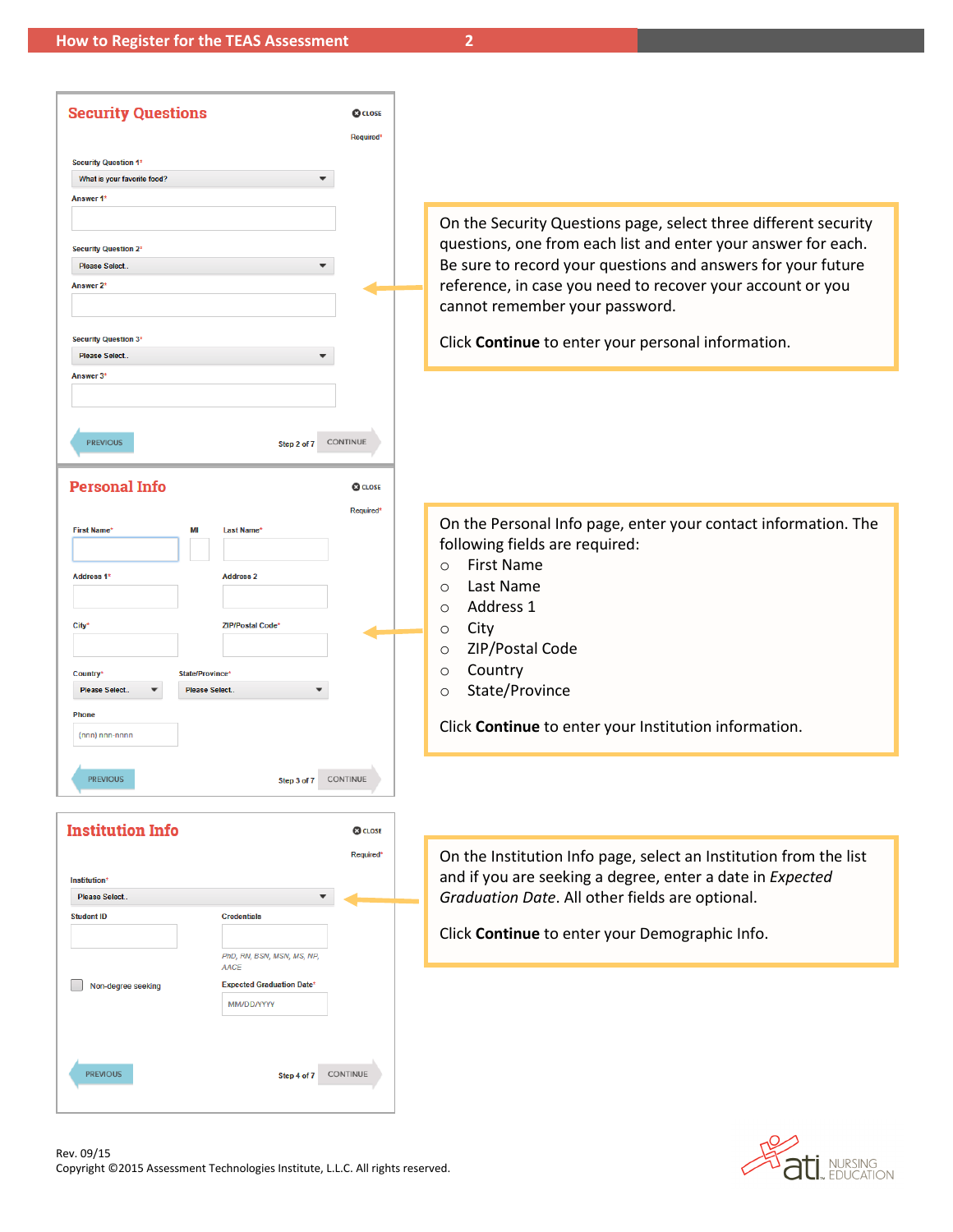| <b>Demographic Info</b>                    |                                                                                                                                                                                                              | <b>CO</b> CLOSE |
|--------------------------------------------|--------------------------------------------------------------------------------------------------------------------------------------------------------------------------------------------------------------|-----------------|
|                                            |                                                                                                                                                                                                              | Required*       |
| Gender                                     | <b>Birth Date*</b>                                                                                                                                                                                           |                 |
| Please Select                              | MM/DD/YYYY                                                                                                                                                                                                   |                 |
|                                            |                                                                                                                                                                                                              |                 |
| Race                                       | <b>Primary Language</b>                                                                                                                                                                                      |                 |
| Caucasian/White                            | Please Select                                                                                                                                                                                                |                 |
| African<br><b>American/Black</b>           |                                                                                                                                                                                                              |                 |
| <b>Native American</b>                     |                                                                                                                                                                                                              |                 |
| <b>Hispanic</b>                            |                                                                                                                                                                                                              |                 |
| <b>Asian</b>                               |                                                                                                                                                                                                              |                 |
| Other                                      |                                                                                                                                                                                                              |                 |
|                                            |                                                                                                                                                                                                              |                 |
|                                            |                                                                                                                                                                                                              |                 |
| <b>PREVIOUS</b>                            | Step 5 of 7                                                                                                                                                                                                  | <b>CONTINUE</b> |
|                                            |                                                                                                                                                                                                              |                 |
|                                            |                                                                                                                                                                                                              |                 |
| <b>Subscription, Updates &amp;</b>         |                                                                                                                                                                                                              | <b>@</b> CLOSE  |
| <b>Notes</b>                               |                                                                                                                                                                                                              |                 |
|                                            |                                                                                                                                                                                                              | Required*       |
|                                            | ATI does not share personal information with any third party without your permission. By creating                                                                                                            |                 |
|                                            | an Account on the ATI website, you are giving ATI permission to allow the Institution that has                                                                                                               |                 |
|                                            | arranged for the use of ATI products the ability to view scores affiliated with that Institution and the<br>ability to look up students usernames and passwords in the event that a student forgets. We will |                 |
|                                            | share info with you regarding your account, as well as ATI Nursing-specific products and services                                                                                                            |                 |
|                                            | events and updates. If you do not wish to receive any of the above correspondence from us,<br>including info regarding your account, you may opt out by deselecting the box below. For more                  |                 |
| details, please read ATI's Privacy Policy. |                                                                                                                                                                                                              |                 |
|                                            | Would you like to receive communications from ATI, its affiliates or partners regarding                                                                                                                      |                 |
|                                            | sweepstakes, discounts and other offers, market research, and relevant product updates?                                                                                                                      |                 |
| communication described above.             | Yes, I consent to ATI using and sharing my information so that I can receive such                                                                                                                            |                 |
|                                            |                                                                                                                                                                                                              |                 |
|                                            |                                                                                                                                                                                                              |                 |
| <b>PREVIOUS</b>                            | Step 6 of 7                                                                                                                                                                                                  | <b>CONTINUE</b> |

On the Demographic Info page, enter your *Gender*, *Birth Date*, *Race*, and *Primary Language* information. Only *Birth Date* is required.

Click **Continue** to go to Subscription, Updates & Notes.

On the Subscription, Updates & Notes page, read the Subscription, Updates & Notes information.

If you agree to allow ATI to share your information under the terms presented on this screen, select the **Yes, I consent** check box.

Click **Continue** to go to User Terms and Conditions.

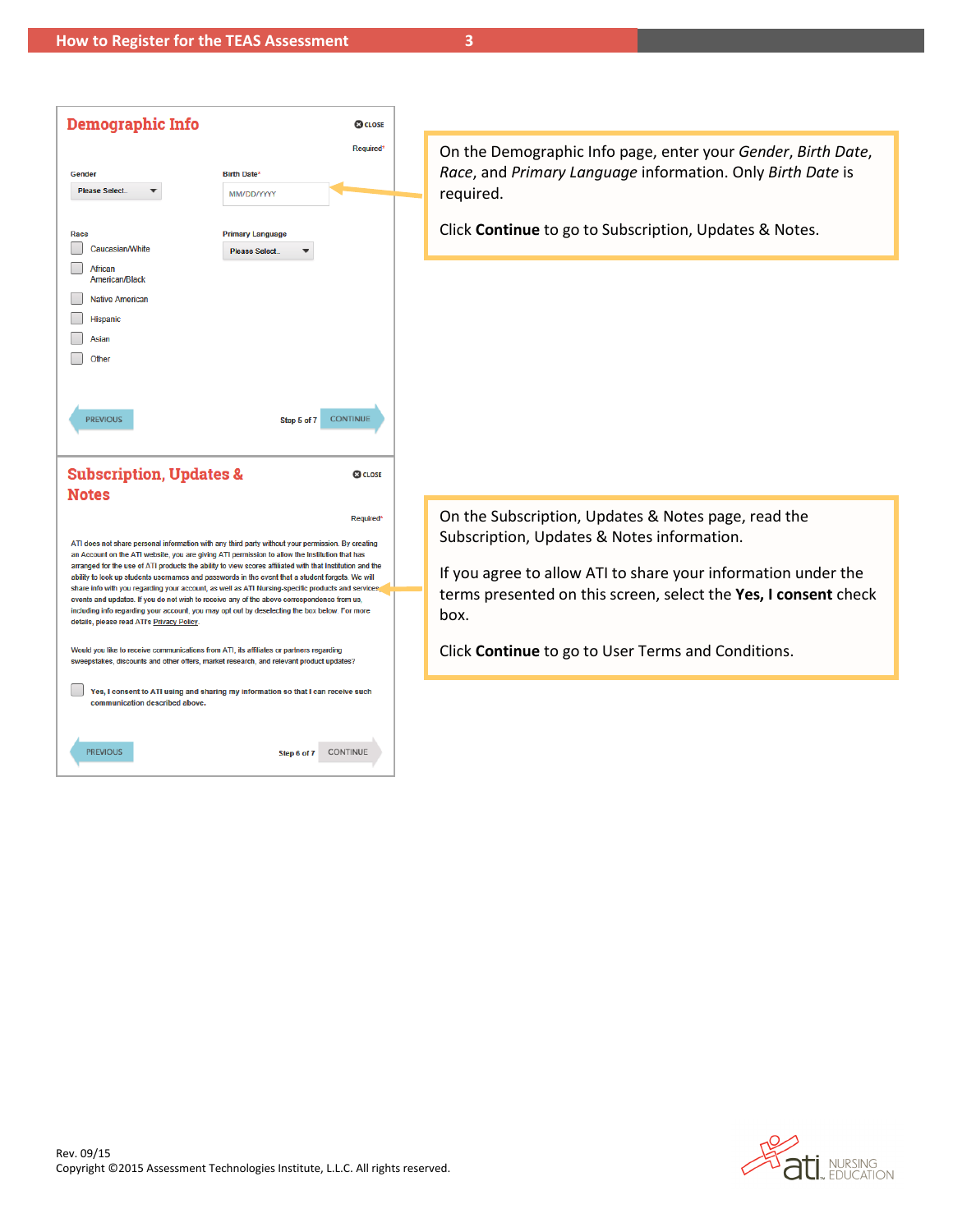

You can now register for the TEAS® Assessment through our Online Store.

#### 2. Sign on to your Account



From the [atitesting.com](https://www.atitesting.com/Home.aspx) home page enter your Username and Password and click **GO** to launch the Student Home page.

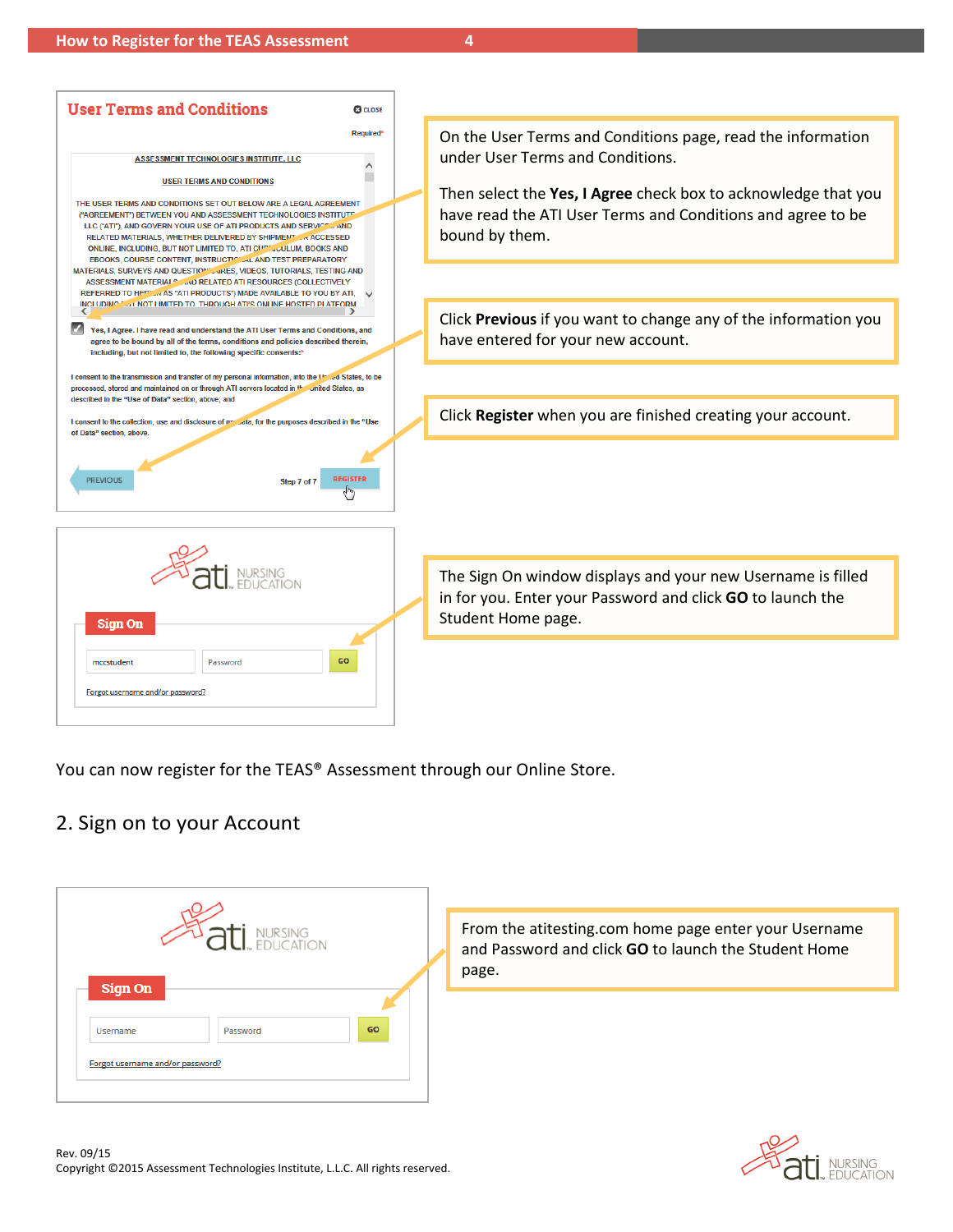| <b>Alissa McCall's Account</b><br>Sign Out<br>ling Stare |               |                   |             |  |  |
|----------------------------------------------------------|---------------|-------------------|-------------|--|--|
| <b>HOME</b>                                              | <b>MY ATI</b> | <b>MY RESULTS</b> | <b>HELP</b> |  |  |
|                                                          |               |                   |             |  |  |

Then, from the Student Home page, click **Online Store** in the upper right corner. The ATI Store page displays.

**To ATI STORE Advanced Search Online Store Home TEAS V Study Package** TEAS / Di e Easy 3.0 Register for... TEASO **Mundez** TEAS® at PSI LPN Step Live Re

### 3. Register for a TEAS Session







In the *Register for* column, click **TEAS®**. The Registration page displays.

Go to **STEP 2: Register for a TEAS Session** to continue.

Select a *Program Type*, based on your anticipated area of study:

- o TEAS for Nursing Students
- o TEAS for Allied Health

From the *Country*, *State* and *City* lists, select the location where you want to sit for the assessment and then click **Next**. The Browse Sessions page displays.

Do one of the following to register for a session:

- o Click the **Register** button associated with the session for which you are registering.
- o Click the **Learn More** button to open the Product Details window to view details about the session.
- **Note:** If you don't see a suitable location, you can expand your search by selecting **All** for the City and/or State.
- o If you clicked **Register**, skip to the next window.
- o If you clicked **Learn More**, you opened this Product Details window. Review the information and then click **Register** to add this session to your online shopping cart or click the back button to go back to your Browse Sessions list.

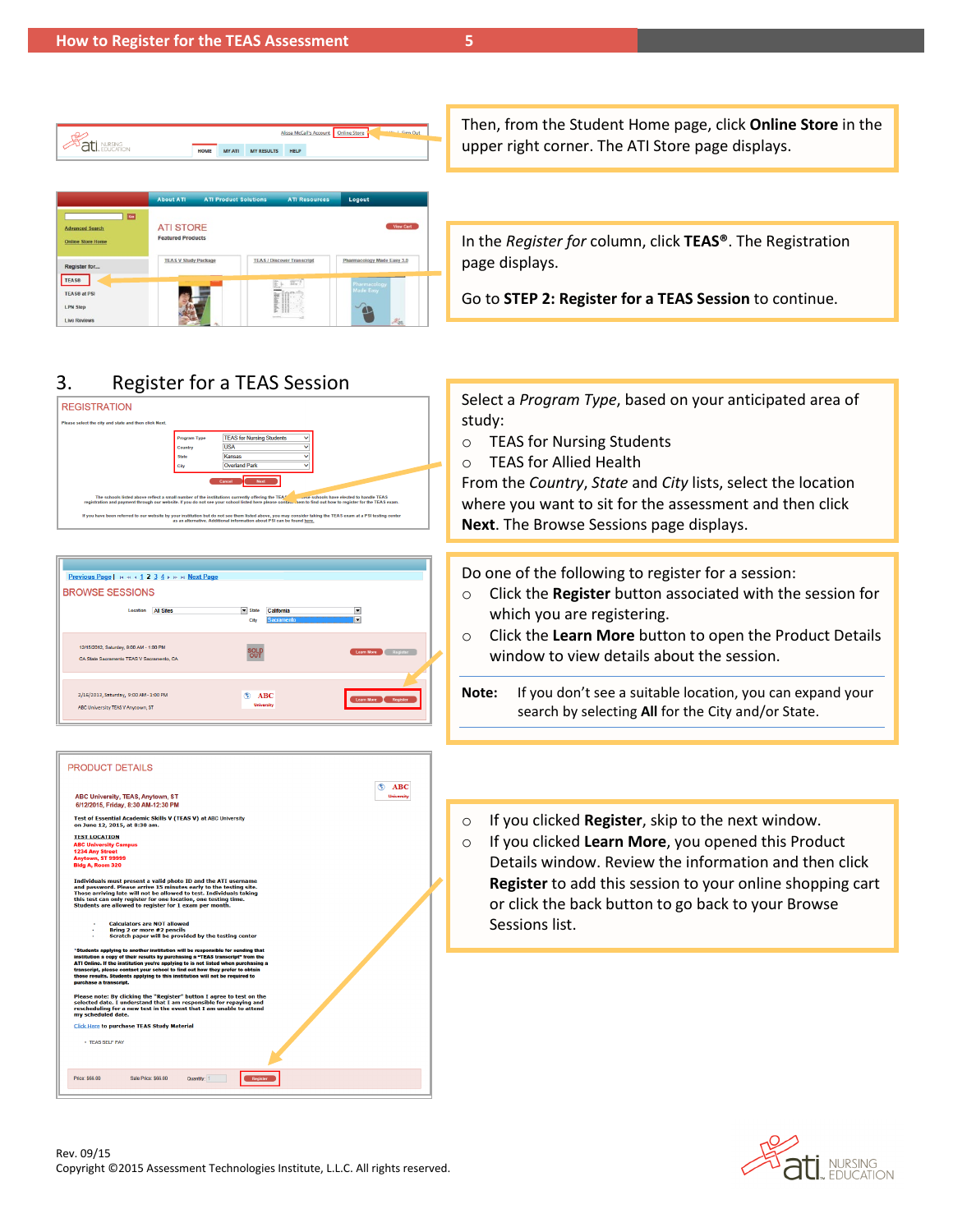| I understand all TEAS test registrations are final and will not be rescheduled<br>or refunded.<br>`No<br>Yes                                                     |                                                                                                                                                                        |                                |                                      |                               |  |  |
|------------------------------------------------------------------------------------------------------------------------------------------------------------------|------------------------------------------------------------------------------------------------------------------------------------------------------------------------|--------------------------------|--------------------------------------|-------------------------------|--|--|
|                                                                                                                                                                  | YOUR SHOPPING CART                                                                                                                                                     | <b>Continue Shopping</b>       |                                      | <b>Check Out</b>              |  |  |
| Remove                                                                                                                                                           | <b>Item</b>                                                                                                                                                            | Quantity                       | Price                                | <b>Total</b>                  |  |  |
| <b>Remove this</b><br>Item                                                                                                                                       | <b>TEAS SELF PAY</b><br><b>Item# TEAS SELF PAY</b><br>no image<br><b>Location: ABC University</b><br>welable.<br>Time: 6/12/2015 8:30:00 AM - 6/12/2015<br>12:30:00 PM | I1.<br>$\overline{\mathbf{v}}$ | S66.00                               | S66.00                        |  |  |
| <b>Additional</b>                                                                                                                                                | <b>Description</b>                                                                                                                                                     |                                |                                      |                               |  |  |
| <b>Coupons and</b><br><b>Promotions</b>                                                                                                                          | Coupons and Promotions can be applied at the payment step.                                                                                                             |                                |                                      |                               |  |  |
| <b>Taxes</b>                                                                                                                                                     | Taxes will be calculated when you enter your billing information.                                                                                                      |                                |                                      |                               |  |  |
| <b>Shipping</b>                                                                                                                                                  | Final Shipping amount will be calculated for selected shipping method and<br>address.                                                                                  |                                |                                      |                               |  |  |
|                                                                                                                                                                  |                                                                                                                                                                        |                                | Subto*<br>Dif<br><b>unt</b><br>Total | \$66.00<br>$-5000$<br>\$66.00 |  |  |
| <b>Check Out</b><br><b>Continue Shopping</b><br>ATI Does Not Offer Returns. Damaged or defective products will be replaced if sent back to ATI within 30 days of |                                                                                                                                                                        |                                |                                      |                               |  |  |

After you click **Register**, this window displays:

Click **Yes** to continue. Your Shopping Cart displays.

Review the information on the screen. At this point, you have the following options:

- o If all the information is correct and you do not want to purchase additional items, click **Check Out**.
- o If you want to make additional purchases, click **Continue Shopping** to return to the Online Store.
- **Note:** Supporting TEAS items, such as study aids and extra transcripts, are available from the ATI Online Store. At the Online Store home page, enter **TEAS** in the *Search* field and then click **Go** to display all TEAS-related items.
- o If you do not want to purchase the designated assessment, click **Remove this Item**. The session is removed from your Shopping Cart. Click **Continue Shopping** to return to the Online Store. Go back to choose a different TEAS Assessment session.

#### **IMPORTANT:**

**ATI does not offer refunds. Damaged or defective products will be replaced if sent back to ATI within 30 days of purchase. Please call Customer Service at 1.800.667.7531 for more details.**

#### 4. Check Out and Pay